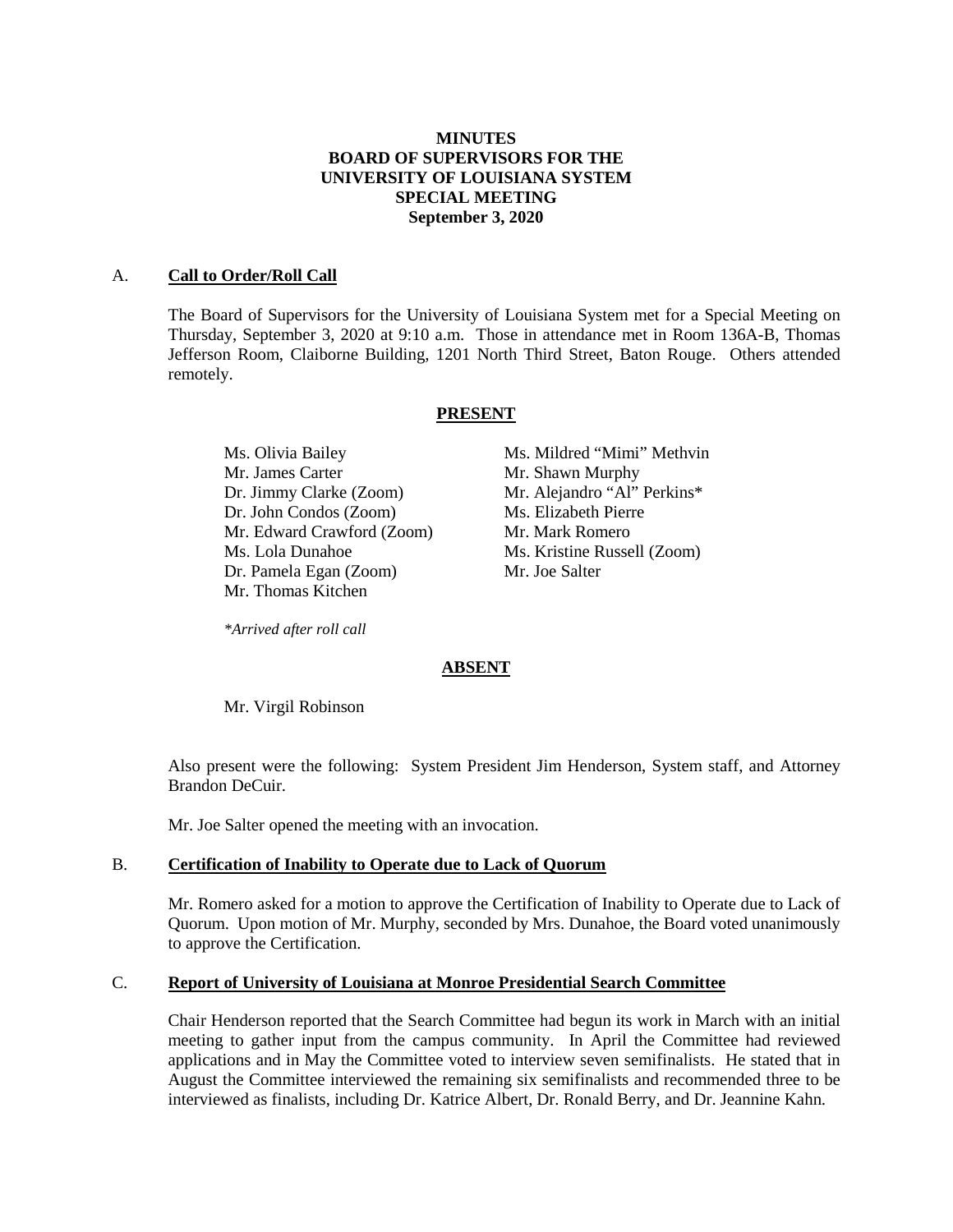Board of Supervisors for the University of Louisiana System Special Meeting Minutes September 3, 2020 Page 2

> Dr. Henderson thanked the Committee members for their service: Olivia Bailey, Lola Dunahoe, Mimi Methvin, Shawn Murphy, Al Perkins, Elizabeth Pierre, Mark Romero, Joe Salter, Carl Aron, Dennis Blunt, Sara Brice, Alberta Green, Susan Hoffmann, Rachel Lautigar, Hannah Livingston, Janelle McDaniel, Jamie Mayo, James Moore, Jeremy Tinnerello, and James Wright.

# D. **Overview of Interview Procedures**

Ms. Erica Calais read comments that had been electronically submitted to the Search Committee. The following had comments:

Deborah Golemon, faculty member – In support of Dr. Ron Berry Michelle McEacharn, faculty member – In support of Dr. Ron Berry Elizabeth Guerriero, attorney and adjunct faculty member – In support of Dr. Ron Berry Melissa Leporati, Assistant Director, Human Resources-ULM – In support of Dr. Katrice Albert Damian Glover, student – In support of Dr. Katrice Albert Stewart Cathey, Jr., Louisiana State Senator, District 33\* – In support of Dr. Ron Berry Jennifer Smith, alumnus – In support of Dr. Katrice Albert Glen Post, CenturyLink – In support of Dr. Ron Berry Doug Peterson, alumnus – In support of Dr. Ron Berry Kristin Wolkart, President, St. Francis Medical Center – In support of Dr. Ron Berry Adam Holland, Mayor, Oak Grove – In support of Dr. Ron Berry Staci Mitchell, Mayor, West Monroe – Importance of academics and athletics and community involvement

# *\* Senator Cathey made his comments in person.*

Mr. Romero explained the interview process. He stated that each finalist will be introduced, given an opportunity to present an opening statement, and then interviewed by the Board. After each interview, the Board will meet in Executive Session with the candidate. At the conclusion of the Executive Session with the third candidate, the Board will remain in Executive Session to continue discussions. At the conclusion of the Executive Session, the Board will return to have a discussion and a vote.

# E. **Candidate Interviews**

# *Dr. Katrice Albert*

Dr. Katrice Albert was introduced, and she made an opening statement. After several questions from the Board, upon motion of Mr. Murphy, seconded by Ms. Dunahoe, at 10:13 a.m., the Board voted to adjourn to Executive Session.

The following vote was taken: Ms. Bailey, Mr. Carter, Dr. Clarke, Mr. Crawford, Ms. Dunahoe, Dr. Egan, Mr. Kitchen, Ms. Methvin, Mr. Murphy, Mr. Perkins, Ms. Pierre, Mr. Romero, Ms. Russell, Mr. Salter. None was in opposition.

- - - - - - - - - - - - - -- - - - - - -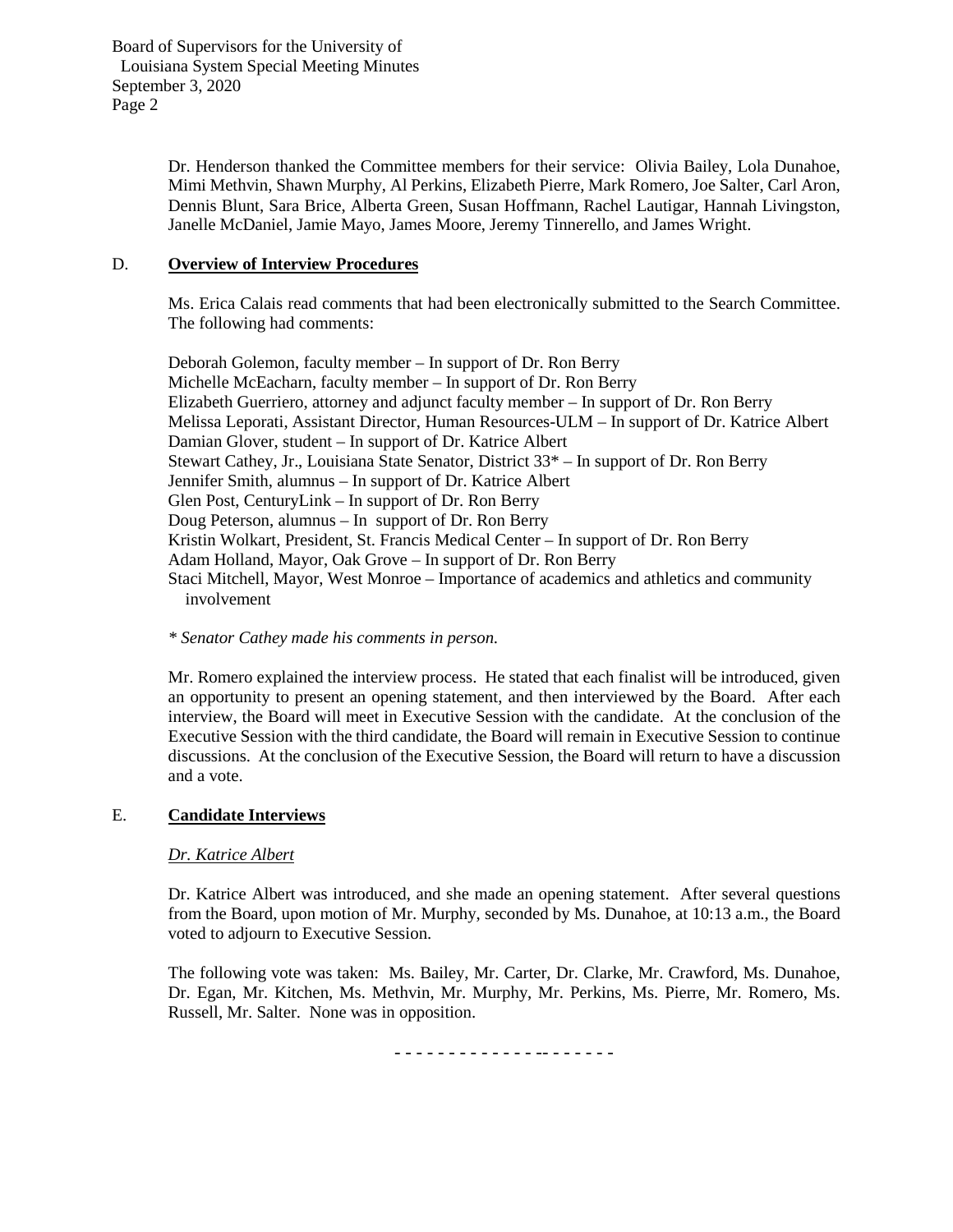Board of Supervisors for the University of Louisiana System Special Meeting Minutes September 3, 2020 Page 3

> At 11:16 a.m., upon motion of Mr. Carter, seconded by Mr. Kitchen, the members reconvened in Open Session.

#### *Dr. Ron Berry*

Dr. Ron Berry was introduced by Mr. Romero, and Dr. Berry introduced his wife Christine. After questioning from the Board members, upon motion of Mr. Murphy, seconded by Mr. Perkins, the Board adjourned to Executive Session at 12:07 p.m. The following roll call vote was recorded: Ms. Bailey, Mr. Carter, Dr. Clarke, Ms. Dunahoe, Mr. Kitchen, Ms. Methvin, Mr. Murphy, Mr. Perkins, Ms. Pierre, Mr. Romero, Ms. Russell, and Mr. Salter. None was in opposition.

At 1:52 p.m., upon motion of Mr. Kitchen, seconded by Mr. Carter, the members reconvened in Open Session.

#### *Dr. Jeannine Kahn*

Dr. Jeannine Kahn was introduced to the Board and she introduced her husband Brad. After an opening statement and questioning by the Board, upon motion of Mr. Kitchen and seconded by Ms. Dunahoe, the Board adjourned to Executive Session at 2:20 p.m. The following roll call vote was recorded: Ms. Bailey, Mr. Carter, Dr. Clarke, Ms. Dunahoe, Mr. Kitchen, Ms. Methvin, Mr. Murphy, Mr. Perkins, Ms. Pierre, Mr. Romero, Ms. Russell, Mr. Salter. None was in opposition.

- - - - - - - - - - - - - - - - - - - - -

At 5:42 p.m., upon motion of Mr. Carter, seconded by Mr. Kitchen, the Board reconvened in Open Session.

# F. **Deliberations**

Mr. Romero asked for comments from the Board. Mr. Carter made a motion to nominate Dr. Katrice Albert as President of University of Louisiana at Monroe. Mr. Perkins seconded the motion.

Ms. Methvin made a motion to nominate Dr. Jeannine Kahn as President of University of Louisiana at Monroe. Ms. Dunahoe seconded the motion.

Ms. Bailey made a motion to nominate Dr. Berry as President of University of Louisiana at Monroe. Mr. Murphy seconded the motion.

Mr. Salter called for nominations to close, and Mr. Carter seconded the motion.